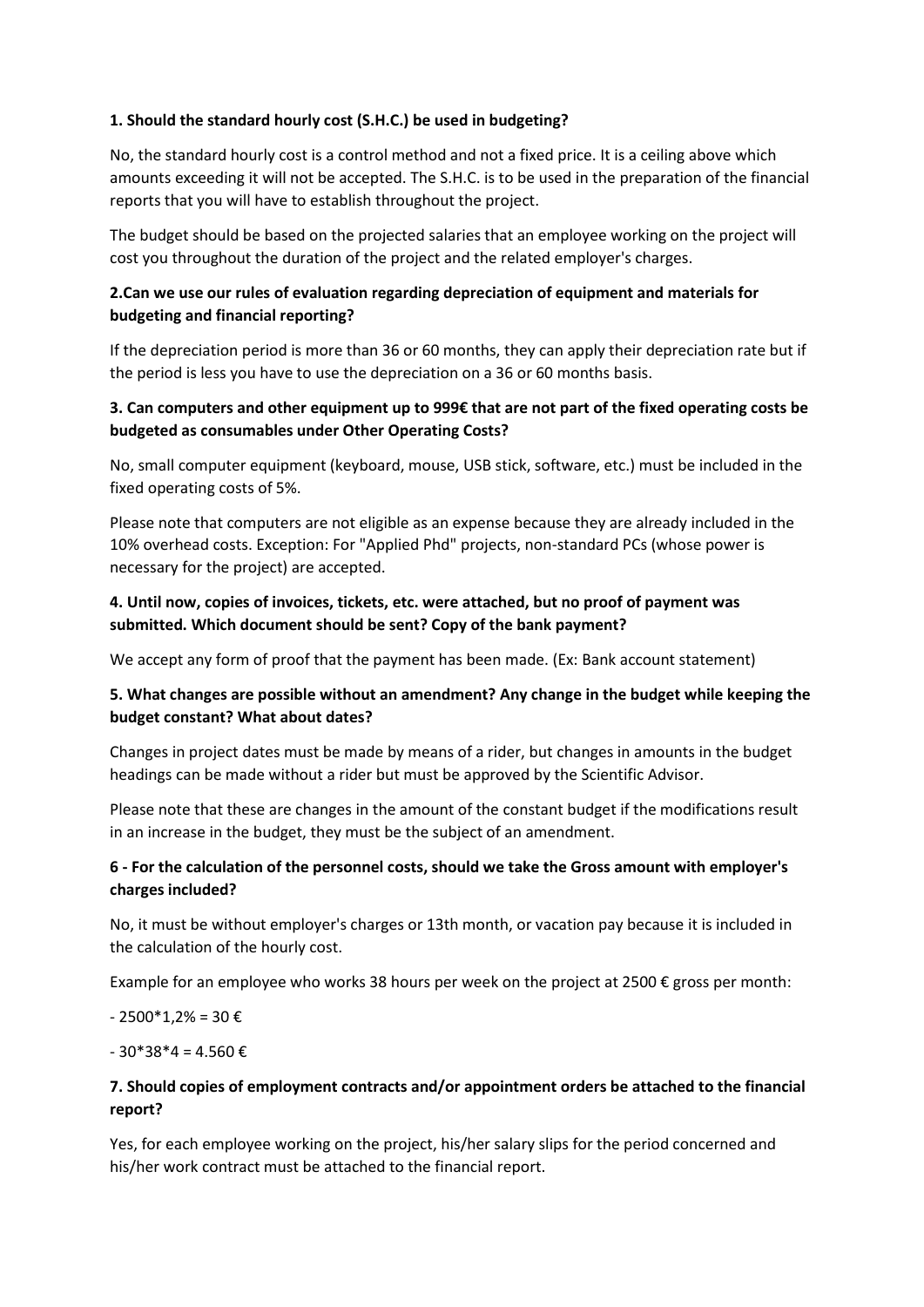What if we have a weighted average cost different from the standard hourly cost calculation?

You cannot declare your weighted average cost, it is necessary and mandatory that you use the standard hourly cost as mentioned in the accounting guidelines.

#### **9. What about the promoter's fees ?**

They are no longer applicable in the new guidelines.

## **10. Logistical support: can the rental of meeting rooms (for large groups, typically in Co-Create) be put here ?**

No, meeting room rental costs are eligible but only in the enhancement costs and not in the infrastructure costs. Only external rooms.

#### **11. Are student jobs to be included in the logistical support section under operating costs ?**

No. In fact, the jobists are included in the logistical support heading and not in the personnel costs.

#### **12. Applied PhD: how to justify that the PC is non-standard ?**

A non-standard PC requires more computing power or a more powerful graphics card, etc., for the specific needs of the project.

## **13. If specific "lines" are provided for in the "Miscellaneous" section of the funding agreement, do we still need an email ?**

A prior agreement from the scientific advisor is necessary, but this amount cannot exceed 5% of the operating costs.

# **14.What is the difference between "dissemination other than the publication of scientific articles in development costs" and "publication and dissemination costs" ?**

Examples of dissemination other than publication of scientific articles: organizing exhibitions, making videos, websites, plays,...

Obviously this type of dissemination is not adapted to all programs and will be evaluated during the selection of the project by the scientific advisor.

## **15. Are the demonstration costs included in the fixed operating costs only for the rental of a utility vehicle? Can other demonstration costs be included in other operating costs ?**

No, they cannot be included in the operating costs, except for SPIN-OFF projects, because for these projects it is a question of economic demonstration related to the realization of the economic objective of the project and not the technical demonstration of the technology. This corresponds to the participation in fairs, exhibitions, etc.

### **16.We understand that we have to mention the name of the controller in our emails. How do we know who the controller is ?**

You can ask the scientific advisor responsible for your file.

### **17. Should the cost of the instruments be exclusive of VAT?**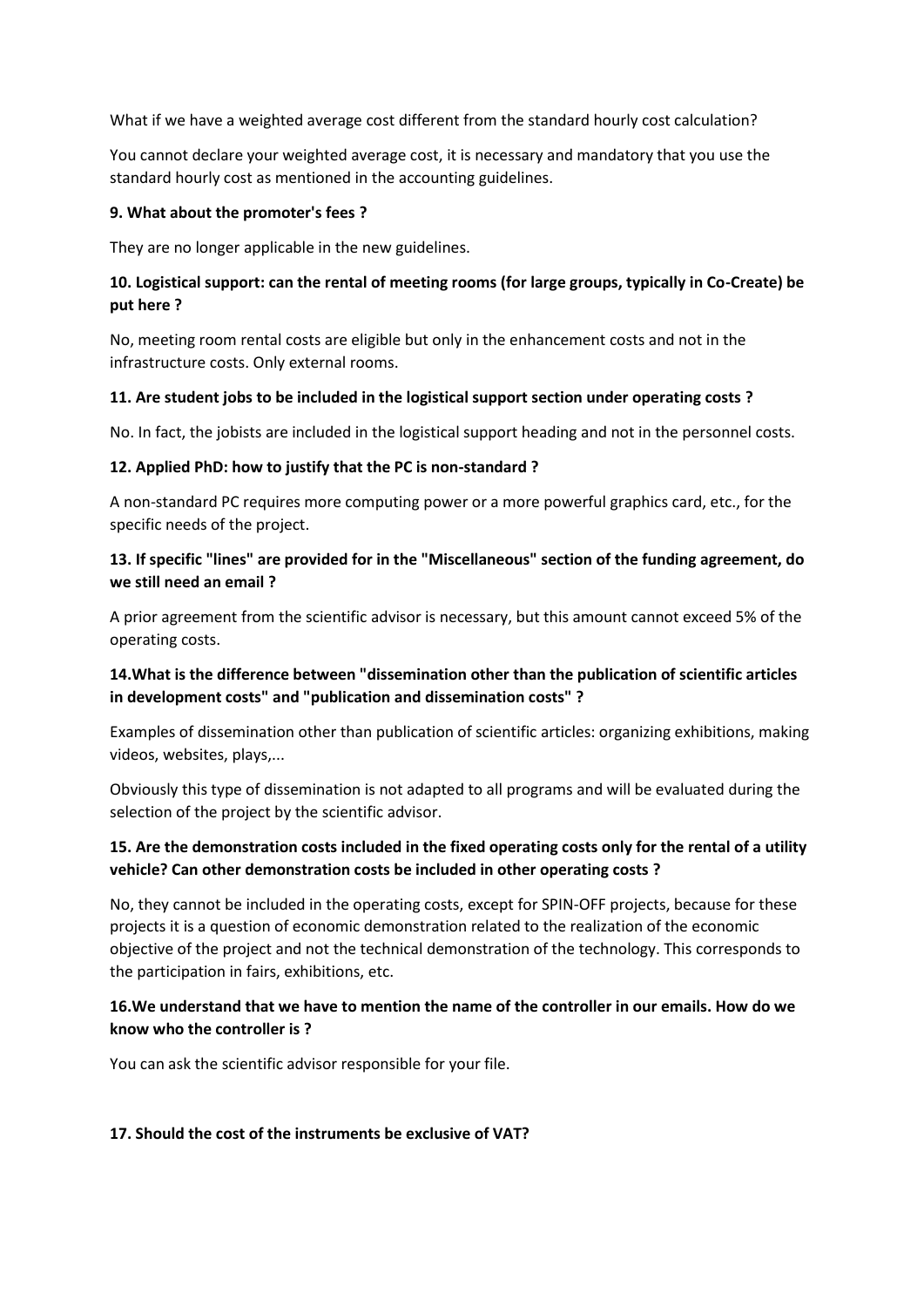if you are eligible for VAT recovery then the amount should be exclusive of VAT but if you are not eligible for VAT recovery then the amount should be inclusive of VAT.

#### **18. Are timesheets required? If not, how should the number of hours be calculated?**

No, they are not necessary but in the case of an audit you must be able to justify the hours worked.

If you don't use a timesheet, you must be able to justify which people worked on which projects (for example: prorate the rate of assignment of an employee to the project).

### **19.For example, 20% of the total number of annual hours. So what is the total annual number of hours ?**

The Standard Hourly Cost must be calculated monthly and not annually to take into account the various salary changes that would occur during the project (increase, indexation, etc.). The calculation is as follows:

- Monthly salary \* 1.2% = C.H.S.

- C.H.S. \* number of hours worked per month \* 20% = employee personnel costs to be included in the general statement of expenses

## **20.When purchasing equipment, a researcher sometimes advances these costs and recovers them via an expense report. Is this way of working no longer possible under the new regulations? Will these materials also have to be invoiced ?**

No. Expense reports are accepted, but you have to attach the receipt or invoice, otherwise they will not be accepted.

# **21.How do we account for the additional 5% operating costs in the financial report? How should it be included in the budget (separate line) ?**

We advise you to use the Template of the table to be found on the website to fill in your report which takes into account this new flat fee.

Please note that the additional 5% fee is not applicable for science outreach projects, you must continue to report on a real basis with receipts.

### **22. Should we consider the additional 5% fee as an overhead fee ?**

No. This is a separate fee from overhead, it is a flat 5% operating fee that is added to the operating fee to pay for computer equipment, books, etc. (see guidelines).

### **23. Are the additional 5% operating costs also subject to a 10% overhead charge ?**

No. The additional flat fee operating costs are not included in the calculation of the overhead.

The overhead is calculated as follows: (operating costs (note: not additional costs) + salaried staff costs) \* 10%.

#### **24. What about communication to the promoter ?**